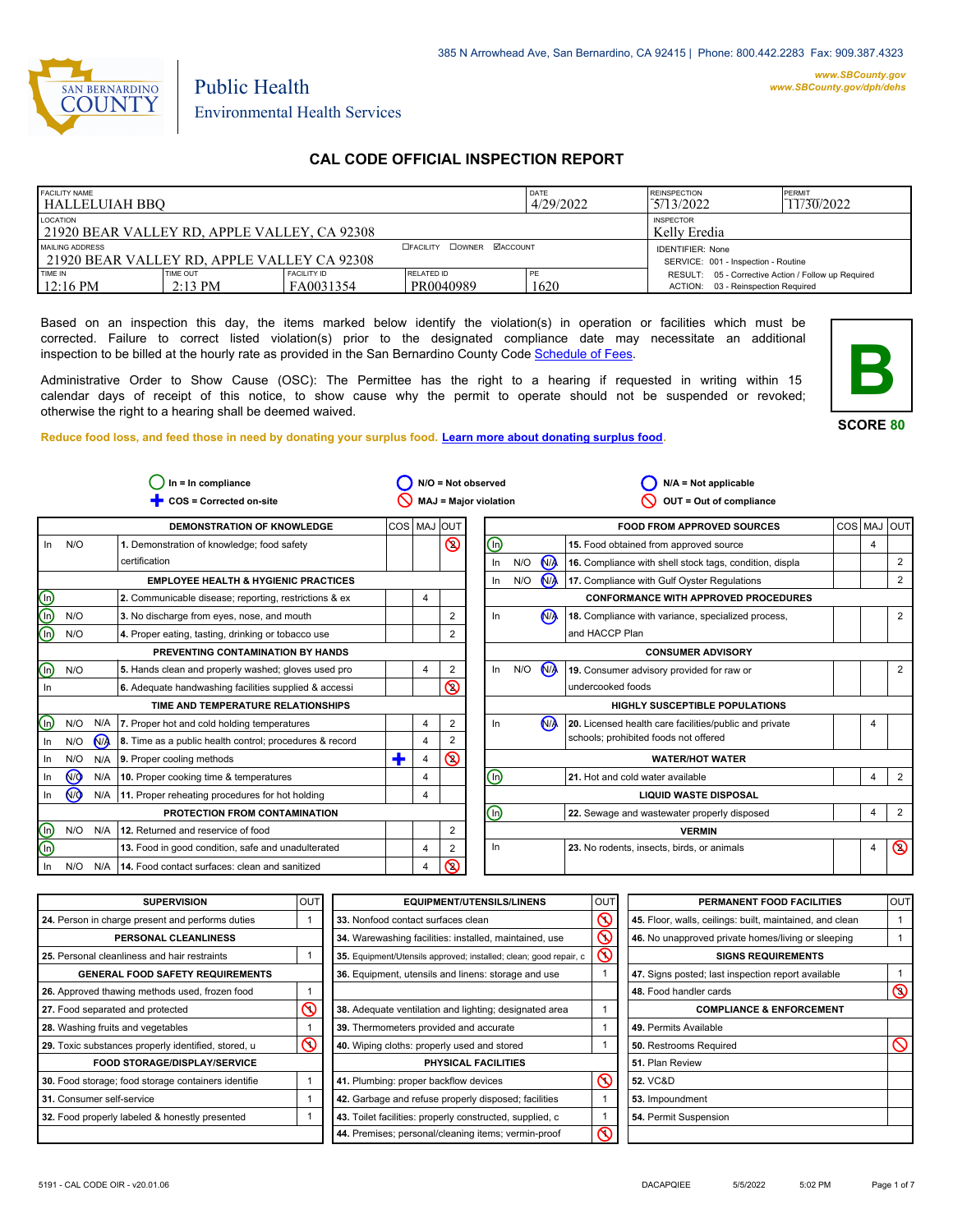

Environmental Health Services

Public Health

## **CAL CODE OFFICIAL INSPECTION REPORT**

| <b>FACILITY NAME</b>                                                                                                                                                                                                                                                                                  | <b>HALLELUIAH BBO</b>                                                                                |                                                                                                                                                                                                                                                                                                                                                                                                                                                                                                                                                                                                                                                                                                                                                                                                                                                                                                                                                                                                                                                                                                                                                                                    | DATE<br>4/29/2022                |  |
|-------------------------------------------------------------------------------------------------------------------------------------------------------------------------------------------------------------------------------------------------------------------------------------------------------|------------------------------------------------------------------------------------------------------|------------------------------------------------------------------------------------------------------------------------------------------------------------------------------------------------------------------------------------------------------------------------------------------------------------------------------------------------------------------------------------------------------------------------------------------------------------------------------------------------------------------------------------------------------------------------------------------------------------------------------------------------------------------------------------------------------------------------------------------------------------------------------------------------------------------------------------------------------------------------------------------------------------------------------------------------------------------------------------------------------------------------------------------------------------------------------------------------------------------------------------------------------------------------------------|----------------------------------|--|
| LOCATION<br>21920 BEAR VALLEY RD, APPLE VALLEY, CA 92308                                                                                                                                                                                                                                              |                                                                                                      |                                                                                                                                                                                                                                                                                                                                                                                                                                                                                                                                                                                                                                                                                                                                                                                                                                                                                                                                                                                                                                                                                                                                                                                    | <b>INSPECTOR</b><br>Kelly Eredia |  |
|                                                                                                                                                                                                                                                                                                       |                                                                                                      | 1. DEMONSTRATION OF KNOWLEDGE; FOOD SAFETY CERTIFICATION                                                                                                                                                                                                                                                                                                                                                                                                                                                                                                                                                                                                                                                                                                                                                                                                                                                                                                                                                                                                                                                                                                                           |                                  |  |
| <b>POINTS</b>                                                                                                                                                                                                                                                                                         | Compliance date not specified<br>Not In Compliance<br>Violation Reference - HSC -<br>113947-113947.1 | Inspector Comments: 1) Owner unable to demonstrate proper knowledge on cooling procedures, stating<br>food is cooled at room temperature.<br>Ensure potentially hazardous foods are cooled rapidly from 135°F to 70°F within two hours and then cooled<br>from 70°F to 41°F or below for a total of six hours using approved cooling methods.<br>Approved cooling methods include:<br>1. Placing the food in shallow, heat-conductive pans.<br>2. Separating the food into smaller or thinner portions.<br>3. Using rapid cooling equipment such as chill blasters.<br>4. Adding ice as an ingredient.<br>5. Using ice paddles.<br>6. Placing containers in an ice bath, stirring food frequently.<br>7. In accordance to an approved HACCP Plan<br>When placing food in the refrigerator to cool, containers should be loosely covered or uncovered if<br>protected from overhead contamination, to facilitate heat transfer from the surface of the food.<br>2) Employee observed not able to demonstrate knowledge on proper sanitizer concentration, stating bleach<br>concentration is at a minimum of 50 ppm.<br>Ensure to provide a minimum of 100 ppm bleach at all times. |                                  |  |
| Violation Description: All food employees shall have adequate knowledge of and be trained in food safety as it relates to their assigned duties.<br>(1994) Enod facilities that prenane landle or serve non-preparkaned potentially hazardous food, shall have an employee who has passed an approved |                                                                                                      |                                                                                                                                                                                                                                                                                                                                                                                                                                                                                                                                                                                                                                                                                                                                                                                                                                                                                                                                                                                                                                                                                                                                                                                    |                                  |  |

aged potentially hazardous food, shall have an employee who has passed an approved food safety certification examination. (113947-113947.1)

**More Information: <http://www.sbcounty.gov/uploads/dph/dehs/Depts/EnvironmentalHealth/FormsPublications/FoodSafetyPracticesOverview.pdf>**

#### **6. ADEQUATE HANDWASHING FACILITIES SUPPLIED & ACCESSIBLE**

**Compliance date not specified Not In Compliance Violation Reference - POINTS**

**2**

**Inspector Comments:** 1) Observed soap missing from dispenser, with soap stored in bottle requiring to use hands in order to dispense.

Provide soap in mounted dispenser.

2) Paper towels observed missing from dispenser, and stored on storage rack.

Store paper towels in mounted dispenser.

**Violation Description:** Handwashing soap and towels or drying device shall be provided in dispensers; dispensers shall be maintained in good repair. (113953.2) Adequate facilities shall be provided for hand washing. (113953, 113953.1, 114067(f)). Handwashing sink is not separated from a warewashing sink by a 6 inch high metal splashguard or 24 inch separation. (113953) Handwashing sinks shall not be obstructed, inaccessible, used improperly or kept unclean. (113953.1)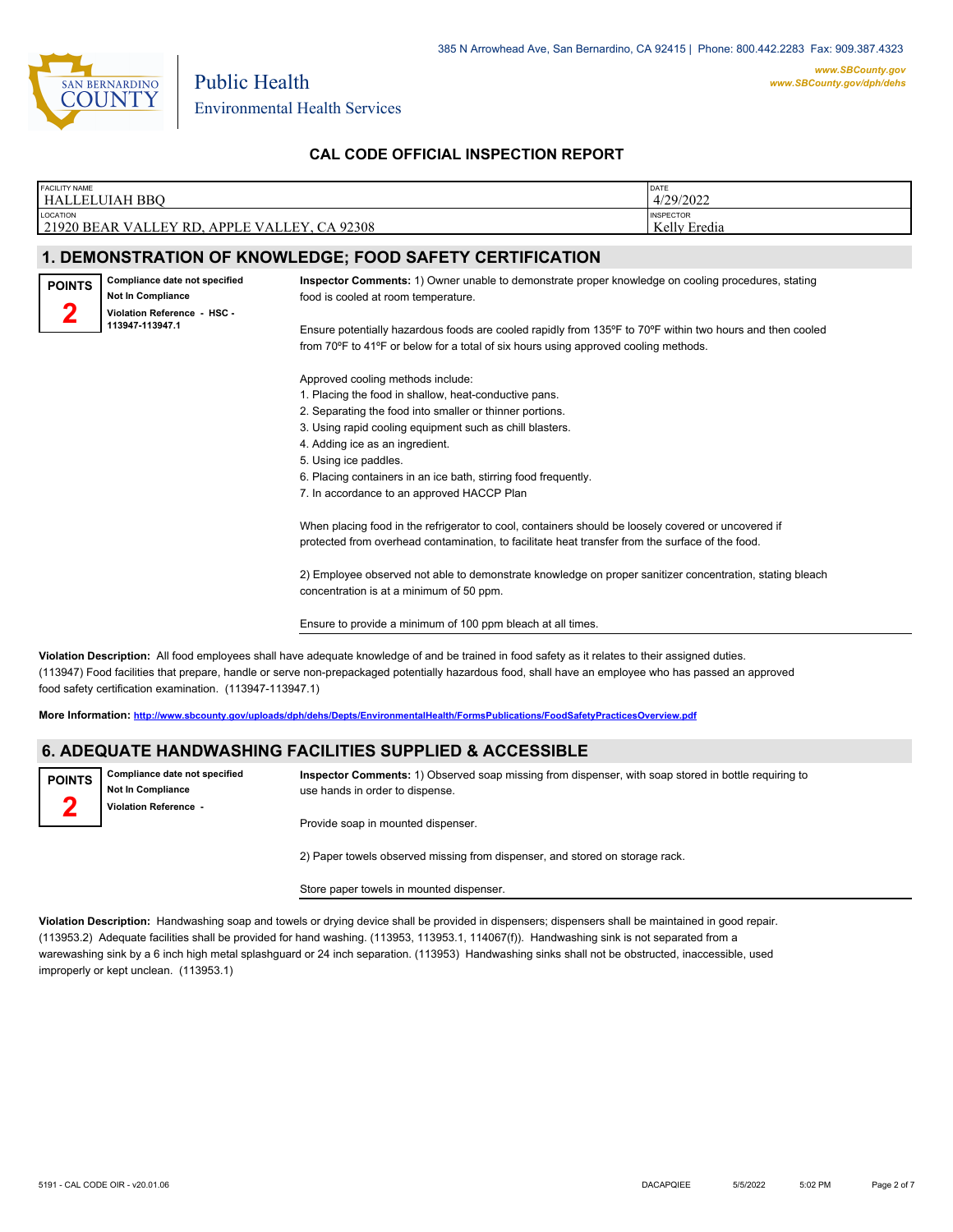

**CAL CODE OFFICIAL INSPECTION REPORT**

| <b>FACILITY NAME</b><br>DATE<br>4/29/2022<br>HALLELUIAH BBO                                                 |  |
|-------------------------------------------------------------------------------------------------------------|--|
|                                                                                                             |  |
| LOCATION<br><b>INSPECTOR</b><br>Kelly Eredia<br>21920 BEAR VALLEY RD.<br>.92308<br>! VALLEY<br><b>APPLE</b> |  |

### **9. PROPER COOLING METHODS**

**Compliance date not specified Complied on 4/29/2022 Violation Reference - HSC - 114000 POINTS 2**

**Inspector Comments:** Tightly covered containers of potato salad observed improperly cooling, stored in reach-in-cooler at 60.5F. Owner stated potato salad was prepared approximately 2 hours prior to inspection.

When placing food in the refrigerator to cool, containers should be loosely covered or uncovered if protected from overhead contamination, to facilitate heat transfer from the surface of the food.

During inspection, all containers of potato salad was placed in containers of ice, and stored in freezer to properly cool. Corrected on site.

**Violation Description:** All potentially hazardous food shall be RAPIDLY cooled from 135F to 70F, within 2 hours, and then from 70F to 41 F, within 4 hours. Cooling shall be by one or more of the following methods: in shallow containers; separating food into smaller portions; adding ice as an ingredient; using an ice bath; stirring frequently; using rapid cooling equipment; or, using containers that facilitate heat transfer. PHF is to be cooled within 4 hours to 41F if prepared from ingredients at ambient temperature. Deliveries of PHF is to be cooled to below 41F within 4 hours if received between 41F to 45F.

**More Information: <https://youtu.be/hiOExyNgDIQ>**

### **14. FOOD CONTACT SURFACES: CLEAN AND SANITIZED**

**Compliance date not specified Not In Compliance Violation Reference - HSC - 113984(e), 114097, 114099 POINTS 2**

**Inspector Comments:** Observed cutting board used to slice ribs and other meat with slight food debris and residue, with large tupperware bin containing ribs to be cut stored directly on top of cutting board.

Discontinue storing items on food contact surfaces, and ensure all food contact surfaces are properly cleaned and sanitized.

**Violation Description:** All food contact surfaces of utensils and equipment shall be clean and sanitized. (113984(e), 114097, 114099.1, 114099.4, 114099.6, 114101 (b-d), 114105, 114109, 114111, 114113, 114115 (a, b, d), 114117, 114125(b), 114135, 114141)

**More Information: <https://youtu.be/Gz6zPqZtv2s>**

#### **23. NO RODENTS, INSECTS, BIRDS, OR ANIMALS**

**Compliance date not specified Not In Compliance Violation Reference - HSC - 114259.1, 114259.4, 11425 POINTS 2 Inspector Comments:** Observed several flies throughout facility. Maintain facility free from flies. NOTE: During inspection, no food contact surfaces observed contaminated.

**Violation Description:** Food facility shall be kept free of vermin: rodents (rats, mice), cockroaches, flies. (114259.1, 114259.4, 114259.5) Live animals are not allowed in a food facility unless, food employees with service animals may handle or care for their service animal if they wash their hands as required or persons who are licensed pursuant to Chapter 11.5 of Division 3 of the Business and Professions Code. (114259.4, 114259.5)

**More Information: [https://youtu.be/1yuxW\\_p9Bxs](https://youtu.be/1yuxW_p9Bxs)**

#### **27. FOOD SEPARATED AND PROTECTED**

| <b>POINTS</b> | Compliance date not specified | Inspector Comments: Eggs observed stored above ready-to-eat potato salad in reach-in-cooler. |
|---------------|-------------------------------|----------------------------------------------------------------------------------------------|
|               | <b>Not In Compliance</b>      |                                                                                              |
|               | Violation Reference - HSC -   | Ensure eggs are stored beneath ready-to-eat food to prevent cross contamination.             |
|               | 113984 (a, b, c, d, f)        |                                                                                              |

**Violation Description:** All food shall be separated and protected from contamination. (113984 (a, b, c, d, f), 113986, 114060, 114067(a, d, e, j), 114069(a, b), 114077, 114089.1 (c), 114143 (c)) All food shall be stored, prepared, displayed or held so that it is protected from contamination.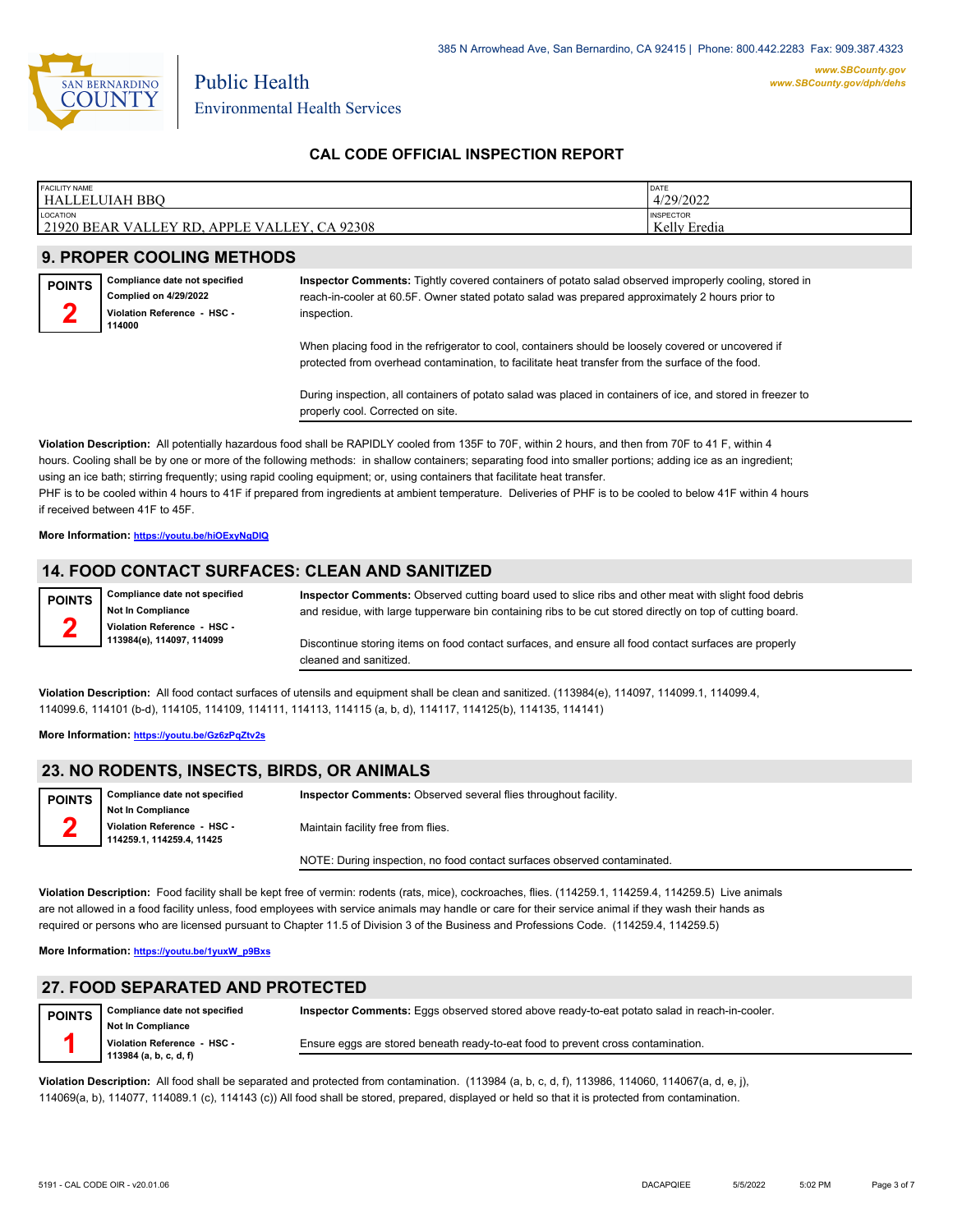

385 N Arrowhead Ave, San Bernardino, CA 92415 | Phone: 800.442.2283 Fax: 909.387.4323

#### **CAL CODE OFFICIAL INSPECTION REPORT**

| <b>FACILITY NAME</b>                                               | <b>DATE</b>      |
|--------------------------------------------------------------------|------------------|
| HALI<br>JUIAH BBO<br>. н.                                          | 4/29/2022        |
| LOCATION                                                           | <b>INSPECTOR</b> |
| 21920 BEAR<br>92308<br><b>APPLE VALLEY</b><br><b>VALLEY</b><br>-RD | Kelly<br>Eredia  |
|                                                                    |                  |
|                                                                    |                  |

## **29. TOXIC SUBSTANCES PROPERLY IDENTIFIED, STORED, USED**

Environmental Health Services

**Compliance date not specified Not In Compliance Violation Reference - HSC - 114254, 114254.1 POINTS 1 Inspector Comments:** 1) Observed lavender scented bleach used to sanitize food contact surfaces. Discontinue using scented bleach and use regular, unscented bleach.

2) Observed insecticide stored on shelf above and adjacent to food intended for customer consumption.

Store toxic substances in designated area away from food and food contact surfaces.

**Violation Description:** All poisonous substances, detergents, bleaches, and cleaning compounds shall be stored separate from food, utensils, packing material and food-contact surfaces. (114254, 114254.1, 114254.2) An insecticide, rodenticide, or other pesticide must be used in accordance with the manufacturer's instructions.

#### **33. NONFOOD-CONTACT SURFACES CLEAN**

**Compliance date not specified Not In Compliance Violation Reference - HSC - 114115 (c) POINTS**

**1**

**Inspector Comments:** Food debris and residue observed on interior and exterior of reach-in-coolers and freezers.

Maintain all nonfood-contact surfaces clean.

**Violation Description:** All nonfood contact surfaces of utensils and equipment shall be clean. (114115 (c))

### **34. WAREWASHING FACILITIES: INSTALLED, MAINTAINED, USED; TEST STRIPS**

| <b>POINTS</b> | Compliance date not specified | <b>Inspector Comments:</b> Observed bleach test strips missing.      |
|---------------|-------------------------------|----------------------------------------------------------------------|
|               | Not In Compliance             |                                                                      |
|               | Violation Reference - HSC -   | Provide test strips to ensure 100 ppm bleach is used for sanitizing. |
|               | 114067(f,g), 114099           |                                                                      |

**Violation Description:** Food facilities that prepare food shall be equipped with warewashing facilities. Testing equipment and materials shall be provided to measure the applicable sanitization method. (114067(f,g), 114099, 114099.3, 114099.5, 114101(a), 114101.1, 114101.2, 114103, 114107, 114125) A thermometer must be readily available to monitor the temperature of the water at the warewashing sink. A warewashing sink used to wash wiping cloths, wash produce, or thaw food must be cleaned and sanitized before and after each use.

**More Information: <https://youtu.be/tH1OqFuAy9Y>**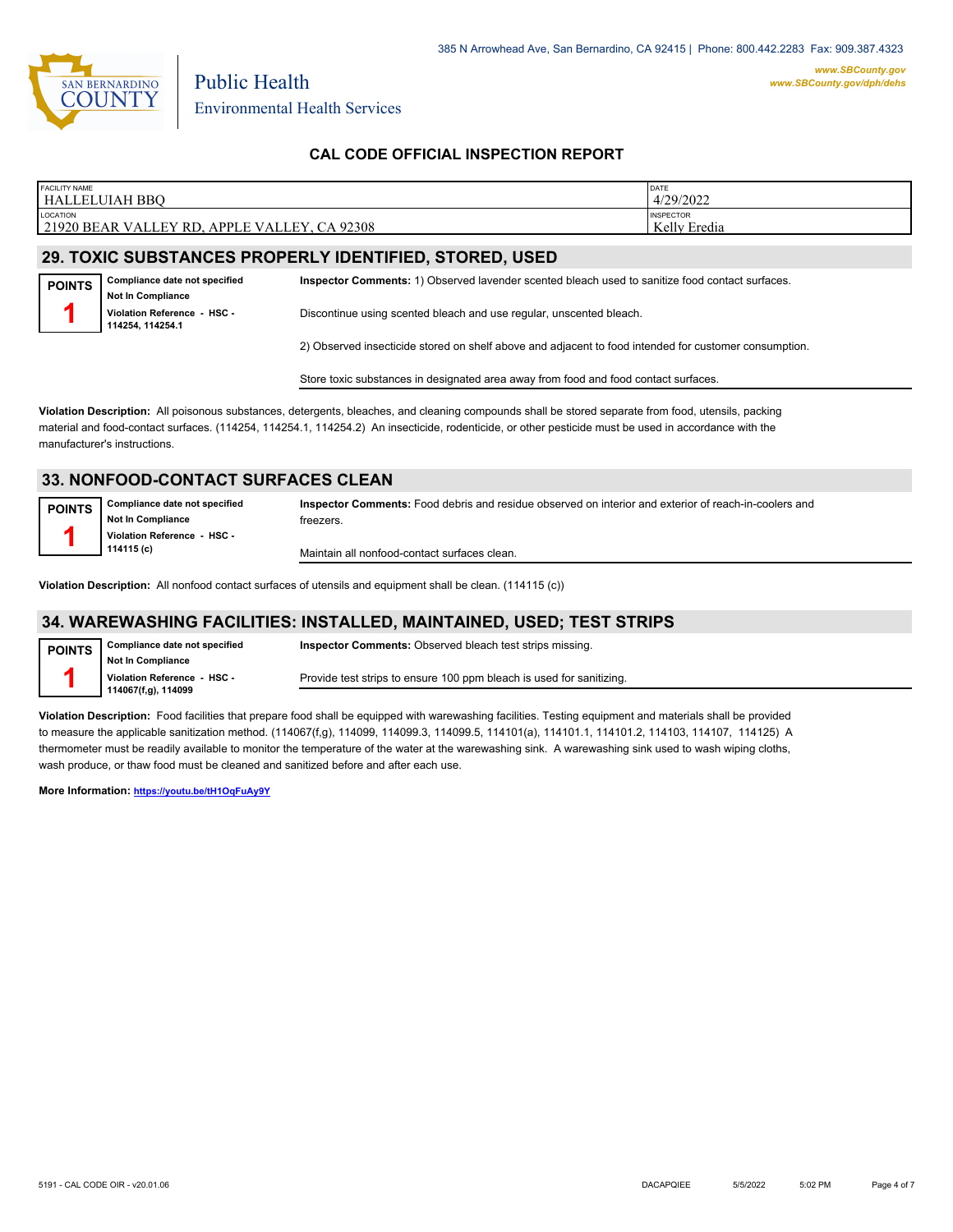

*www.SBCounty.gov [www.SBCounty.gov/dph/dehs](http://www.sbcounty.gov/dph/ehsportal)*

**CAL CODE OFFICIAL INSPECTION REPORT**

| <b>FACILITY NAME</b><br><b>HALLELUIAH BBO</b>                                                                                                                   |                                                                            |                                                                                                                                                                       | DATE<br>4/29/2022                |  |  |
|-----------------------------------------------------------------------------------------------------------------------------------------------------------------|----------------------------------------------------------------------------|-----------------------------------------------------------------------------------------------------------------------------------------------------------------------|----------------------------------|--|--|
| <b>LOCATION</b><br>21920 BEAR VALLEY RD, APPLE VALLEY, CA 92308                                                                                                 |                                                                            |                                                                                                                                                                       | <b>INSPECTOR</b><br>Kelly Eredia |  |  |
|                                                                                                                                                                 | 35. EQUIPMENT/UTENSILS - APPROVED; INSTALLED; CLEAN; GOOD REPAIR, CAPACITY |                                                                                                                                                                       |                                  |  |  |
| <b>POINTS</b>                                                                                                                                                   | Compliance date not specified<br>Not In Compliance                         | Inspector Comments: 1) Observed reach-in-freezer containing raw chicken (defrosted at 38F) turned<br>off, with ambient air temperature observed at approximately 40F. |                                  |  |  |
| Violation Reference - HSC -<br>114130, 114130.1, 114130                                                                                                         |                                                                            | Discontinue this practice, and maintain all cold holding units on to maintain appropriate holding temperatures.                                                       |                                  |  |  |
|                                                                                                                                                                 |                                                                            | During inspection, operator turned unit on. Corrected on site.                                                                                                        |                                  |  |  |
| 3) Gaskets of reach-in-cooler and freezer observed torn.<br>Replace/repair gaskets.<br>4) Handle of reach-in-cooler observed missing.<br>Repair/replace handle. |                                                                            | 2) Observed functioning cold holding unit stored outdoors, which is used to stored marinated food items.                                                              |                                  |  |  |
|                                                                                                                                                                 |                                                                            | Discontinue utilizing equipment outdoors, and relocate inside.                                                                                                        |                                  |  |  |
|                                                                                                                                                                 |                                                                            |                                                                                                                                                                       |                                  |  |  |
|                                                                                                                                                                 |                                                                            |                                                                                                                                                                       |                                  |  |  |
|                                                                                                                                                                 |                                                                            |                                                                                                                                                                       |                                  |  |  |
|                                                                                                                                                                 |                                                                            |                                                                                                                                                                       |                                  |  |  |

**Violation Description:** All utensils and equipment shall be fully operative and in good repair. (114175). All utensils and equipment shall be approved, installed properly, and meet applicable standards. (114130, 114130.1, 114130.2, 114130.3, 114130.4, 114130.5, 114132, 114133, 114137, 114139, 114153, 114155, 114163, 114165, 114167, 114169, 114177, 114180, 114182)

#### **41. PLUMBING; PROPER BACKFLOW DEVICES**

**Compliance date not specified Not In Compliance Violation Reference - HSC - 114171, 114189.1 POINTS 1 Inspector Comments:** 1) Observed hot water lever of prep sink and cold water lever of 3-compartment sink missing, with pliers used to turn water on and off. Replace levers and maintain in good repair. 2) Air gap observed missing from draining pipe of 3-compartment sink into floor sink.

Provide at least a one-inch air gap for all pipes draining into floor sink.

**Violation Description:** The potable water supply shall be protected with a backflow or back siphonage protection device, as required by applicable plumbing codes. (114192) All plumbing and plumbing fixtures shall be installed in compliance with local plumbing ordinances, shall be maintained so as to prevent any contamination, and shall be kept clean, fully operative, and in good repair. Any hose used for conveying potable water shall be of approved materials, labeled, properly stored, and used for no other purpose. (114171, 114189.1, 114190, 114193, 114193.1, 114199, 114201, 114269)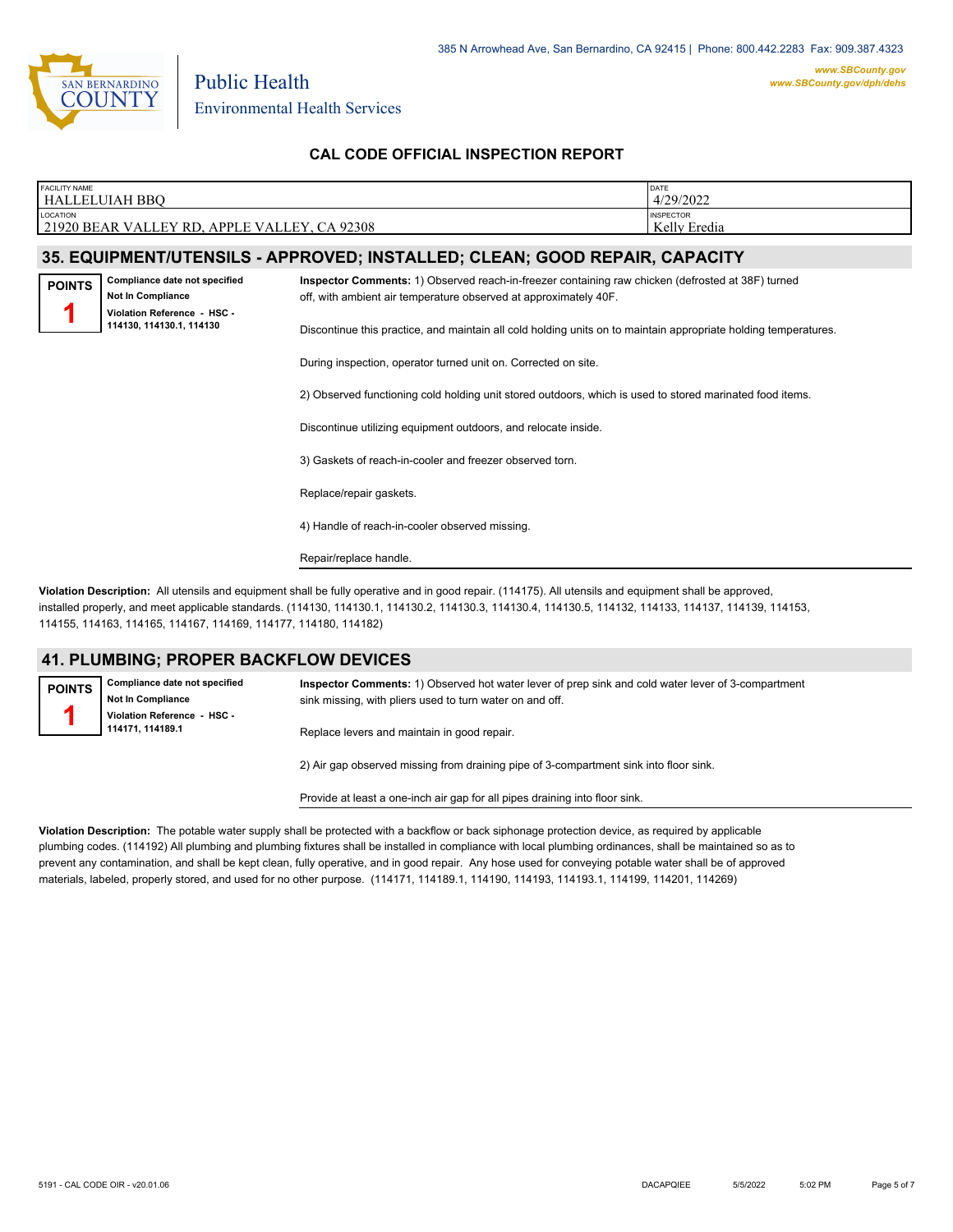

### **CAL CODE OFFICIAL INSPECTION REPORT**

| FACILITY NAME                                                                                                                |                                                        |                                                                                                           | DATE             |  |  |  |
|------------------------------------------------------------------------------------------------------------------------------|--------------------------------------------------------|-----------------------------------------------------------------------------------------------------------|------------------|--|--|--|
| HALLELUIAH BBQ                                                                                                               |                                                        |                                                                                                           | 4/29/2022        |  |  |  |
| LOCATION                                                                                                                     |                                                        |                                                                                                           | <b>INSPECTOR</b> |  |  |  |
|                                                                                                                              | 21920 BEAR VALLEY RD, APPLE VALLEY, CA 92308           |                                                                                                           | Kelly Eredia     |  |  |  |
|                                                                                                                              |                                                        |                                                                                                           |                  |  |  |  |
|                                                                                                                              | 44. PREMISES; PERSONAL/CLEANING ITEMS; VERMIN-PROOFING |                                                                                                           |                  |  |  |  |
|                                                                                                                              | Compliance date not specified                          | Inspector Comments: 1) Observed air curtain unplugged.                                                    |                  |  |  |  |
| <b>POINTS</b>                                                                                                                |                                                        |                                                                                                           |                  |  |  |  |
|                                                                                                                              | Not In Compliance                                      |                                                                                                           |                  |  |  |  |
| Violation Reference - HSC -<br>Plug in air curtain, and maintain functional to prevent entry of flies.<br>114067 (j), 114123 |                                                        |                                                                                                           |                  |  |  |  |
|                                                                                                                              |                                                        | 2) Excessive nonfunctional equipment, and old, large basketball hoop and other miscellaneous items stored |                  |  |  |  |
|                                                                                                                              |                                                        | on premises.                                                                                              |                  |  |  |  |
|                                                                                                                              |                                                        |                                                                                                           |                  |  |  |  |
|                                                                                                                              |                                                        |                                                                                                           |                  |  |  |  |
|                                                                                                                              |                                                        | Remove all items and nonfunctional equipment to prevent vermin harborage.                                 |                  |  |  |  |
|                                                                                                                              |                                                        |                                                                                                           |                  |  |  |  |
|                                                                                                                              |                                                        | 3) Observed large bin of recycled cans and bottles stored outdoors on premises.                           |                  |  |  |  |
|                                                                                                                              |                                                        |                                                                                                           |                  |  |  |  |
|                                                                                                                              |                                                        | Store recycled items in closed container to prevent vermin attraction.                                    |                  |  |  |  |
|                                                                                                                              |                                                        |                                                                                                           |                  |  |  |  |
|                                                                                                                              |                                                        |                                                                                                           |                  |  |  |  |

**Violation Description:** The premises of each food facility shall be kept clean and free of litter and rubbish; all clean and soiled linen shall be properly stored; non-food items shall be stored and displayed separate from food and food-contact surfaces; the facility shall be kept vermin proof. (114067 (j), 114123, 114143 (a) & (b), 114256, 114256.1, 114256.2, 114256.4, 114257, 114257.1, 114259, 114259.2, 114259.3, 114279, 114281, 114282) Food preparation sinks, handwashing sinks and warewashing equipment shall not be used for the cleaning of maintenance tools, the holding of maintenance materials, or the disposal of liquid wastes. (114123) Open-air barbecue and/or outdoor wood burning oven must operate on the same premises, in conjunction with a permanent food facility and not in an area that may pose as a fire hazard. (114143(a) (b)) Janitorial sink or approved curbed cleaning facility (exemption for restricted food service facilities Section 114279 (b)) shall be provided. (114279(a)) First aid supplies must have a legible manufacturer's label and stored in a kit or container that is located to prevent contamination. (114256.4) Insect electrocution devices are not allowed in food or utensil handling areas. (114259.3)

## **48. FOOD HANDLER CERTIFICATION**

| <b>POINTS</b> | Compliance date not specified<br><b>Not In Compliance</b> | Inspector Comments: Observed one (1) expired food handler card.                                                                                                                                                                                         |
|---------------|-----------------------------------------------------------|---------------------------------------------------------------------------------------------------------------------------------------------------------------------------------------------------------------------------------------------------------|
| $\bm{J}$      | Violation Reference - SBCC -<br>33.0409                   | Fax (909-387-4323) or email (sbcfoodworker@gmail.com) missing food handler card form with valid food<br>handler card within 14 days, by 5/14/22, to avoid a future charged follow-up inspection at an hourly rate of<br>\$245 with a 30 minute minimum. |
|               |                                                           | Note: Food handler cards MUST be issued by San Bernardino County to be valid. Missing food handler card<br>form provided.                                                                                                                               |

**Violation Description:** This facility is currently in violation with the food handler certification requirement for San Bernardino County, which states all food handlers must obtain a valid food handler certificate within fourteen (14) days of employment (33.0410, 33.044). Failure to provide proof of food handler certification within fourteen (14) days will result in unannounced billable (at our current hourly rate) re-inspections to verify compliance.

This facility operator must complete the 'Missing Food Handler' form provided by the inspector and email an electronic copy (scans or photos are ok as long as they are readableto sbcfoodworker@gmail.com

**More Information: <https://wp.sbcounty.gov/dph/wp-content/uploads/sites/7/2022/04/SB-Flyer-2019-completed-English-Spanish.pdf>**